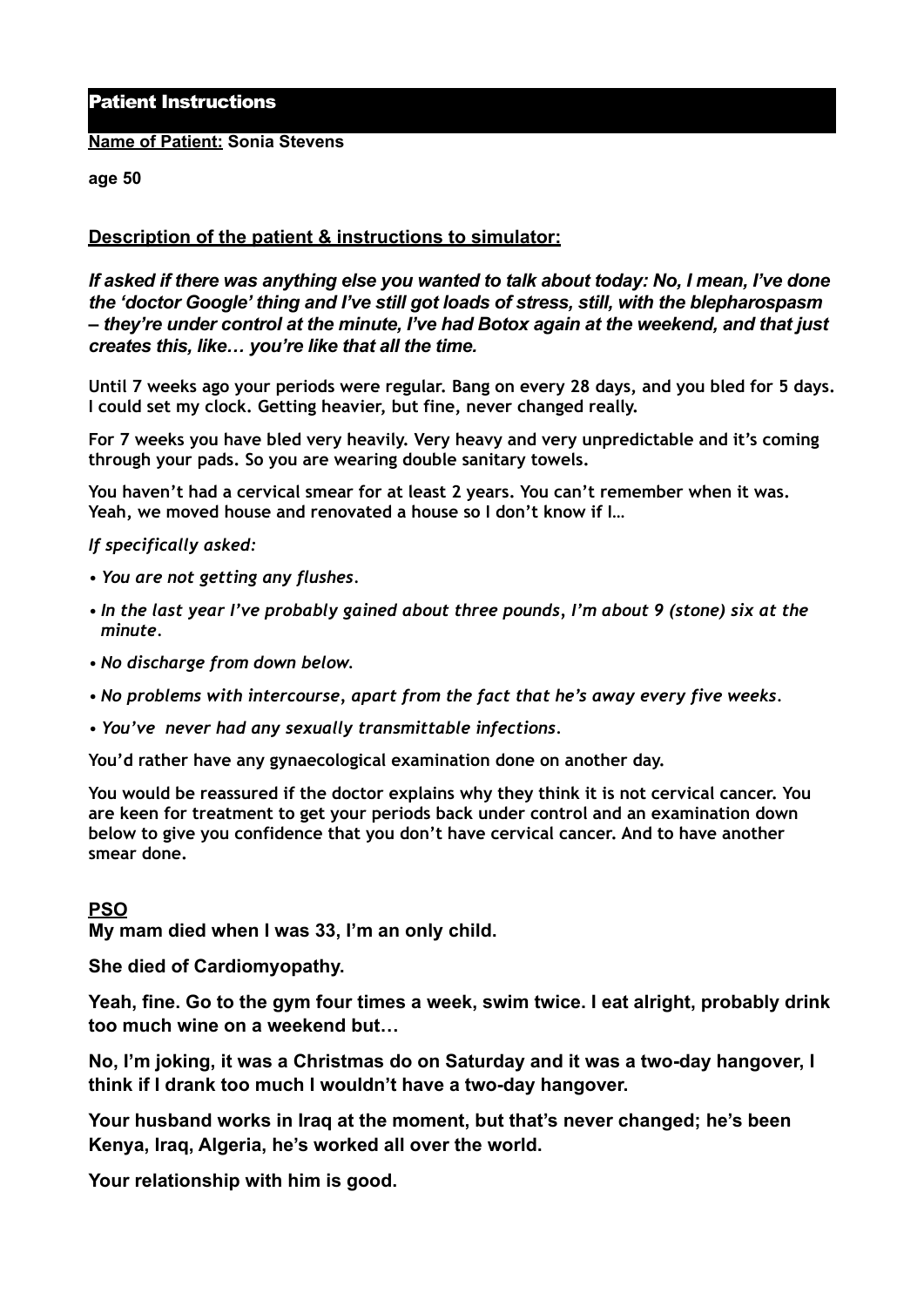**And you're in child protection conferences an awful lot. It's really stressful.** 

**I'm a manager in the Early Help Service. We have to do more with less, same as everybody, really. Just the sad, mad, and bad seem to be getting sadder, madder, and badder – it's just really quite hard sometimes.** 

*If asked specifically: I reckon I'm coping OK. We've just had a big restructure, but that's about the twentieth restructure I've had during my career with the police and criminal justice and…* 

*If asked specifically: My mood is OK and I'm sleeping OK.* 

# **First line and history**

**Long time no see. Although I have been here, it's like I hit fifty and I'm at the bloody doctor's all the time, but never mind.** 

**I've had—the last time I was in, I was in about my blepharospasm and I was talking to Dr Devlin, and that was a separate matter, and I happened to mention to him that I've had some really heavy periods. It was just after I'd seen him – he gave me something called tranexamic acid, I haven't taken it yet because it was not last month but the month before. Anyway, in the last seven weeks, I've probably been bleeding every three days, but really heavily – and had pain in between, as well. Now it's getting to the point where I'm thinking I'm a little bit worried about this, because I just thought at first that it was break-through bleeding or—but I'm bleeding again this week and it's like every half an hour I'm at the toilet. And just, in the job I'm doing, sitting in child protection conferences, it's not cool to be going, 'can I just...?', and I'm not having an option about that, you know.** 

**Even double sanitising, you think, this is not good. So, I thought I'd better come and check it.**

**Ideas – But I know stress—I was thinking, 'is this stress related, is this age related?'. But it's quite sudden and it's just been continuous; and it's the pain in between. I was just thinking that I can understand having cramp while you're bleeding, okay, is this the menopause on it's way? But, I've been 28 days, bang on, never changed and then just this last few weeks…** 

**My husband works in Iraq, and the last time he was home - it happened about 5 years ago, and I was doubled up in pain. The time before, this has only ever happened three times, I ended up in hospital because they thought it was a burst ovarian cyst. The same sort of thing happened about 5 weeks before he went back, so that would be about 10 weeks ago, and it was exactly the same – I had to lie on the floor, in a lot of pain, and I thought, 'is it the same thing again?'. I didn't go to hospital – it went off after a couple of hours. From there, it just hasn't been right.** 

**So, I'm not sure what's going on.** 

**I didn't know if it was perhaps cysts again, or fibroids, or if it is just my age – but it's because it's sudden and it's been relentless. The joys of being a woman.**